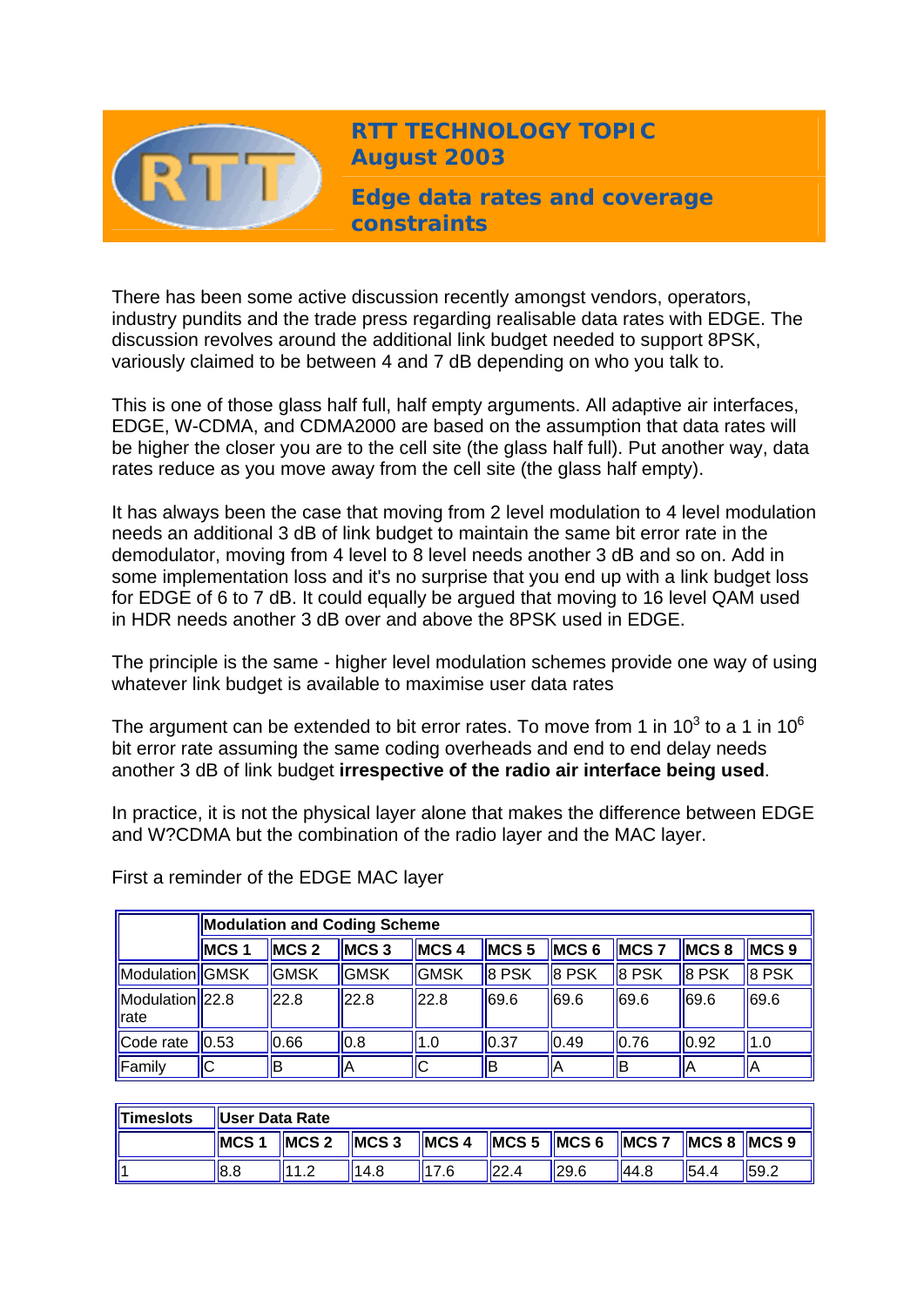| <u>  2</u> | 17.6 | 22.4 | 29.6  | 35.2  | 44.8             | 59.2  | 89.6  | 108.8 | 118.4 |
|------------|------|------|-------|-------|------------------|-------|-------|-------|-------|
| ∥3         | 26.4 | 33.6 | 44.4  | 52.8  | $\parallel$ 67.2 | 88.8  | 134.4 | 163.2 | 177.6 |
| 14         | 35.2 | 44.8 | 59.2  | 70.4  | 89.6             | 118.4 | 179.2 | 217.6 | 236.8 |
| 15         | 44   | 56   | 74    | 88    | 112              | 148   | 224   | 272   | 296   |
| 16         | 52.8 | 67.2 | 88.8  | 105.6 | 134.4            | 177.6 | 268.8 | 326.4 | 355.2 |
|            | 61.6 | 78.4 | 103.6 | 123.2 | 156.8            | 207.2 | 313.6 | 380.8 | 414.4 |
| 18         | 70.4 | 89.6 | 118.4 | 140.8 | 179.2            | 236.8 | 358.4 | 435.2 | 473.6 |

## **Table 1: Modulation and Coding Scheme For Edge**

EDGE as you probably know potentially supports 29 handset multi-slot classes and nine modulation and coding schemes (summarised in Table 1).

The underlying principle of the EDGE MAC layer is that the coding scheme will change as the channel conditions change. Put another way, as the channel conditions deteriorate (the user moves away from the base station), the coding overhead increases and/or the user is moved from 8 PSK to GMSK modulation and the user data rate goes down.

Figure 1 illustrates this.

| <b>Exert</b><br>D                     | è                | ь     | ⋿           | 餇                |             | O            | Π              |             | b            |
|---------------------------------------|------------------|-------|-------------|------------------|-------------|--------------|----------------|-------------|--------------|
| Increasing distance and interference- |                  |       |             |                  |             |              |                |             |              |
| Modulations'<br>Coding Scheme         | <b>MCS8</b>      | MC 88 | MCST        | MC <sub>20</sub> | MCS5        | <b>NICS4</b> | <b>MCS2</b>    | MCS2        | MC 91        |
| Medulation                            | <b>&amp; PSK</b> | 非伊塔的  | <b>SPSK</b> | SPEK             | <b>SPOK</b> | <b>GMSK</b>  | <b>GRASSIC</b> | <b>GMSK</b> | <b>GRISK</b> |
| Code filalle                          |                  | 0.92  | 0.76        | 0.49             | 0.37        | 10           | 0.80           | 0.66        | (日起)         |
| Header Oede<br>Rafe                   | 0.36             | 0.36  | 0.38        | 1/3              | 撼           | 0.53         | 0.53           | 0.53        | 0.5%         |
| Max Fisite Plan<br>Time Sist          | 豌2               | 64.4  | 44.8        | 29/6/27.2        | 22.4        | 17.6         | 14.8713.9      | 11.2        | 8.8          |
| Blocks per 29<br>millisecond          | 2                | 2     | 2           |                  | 1           |              | 4              | 4           |              |

**Figure 1: Effect of distance on User Data Rate**

In comparison, consider the W-CDMA MAC layer and physical layer.

Instead of a multiple slot structure and adaptive coding, W-CDMA uses the OVSF code tree to adapt to changing data rates (see Figure 2). Given that the OVSF code tree is a re-arrangement of the Walsh codes used in CDMA2000, the same principle applies to CDMA2000. Now it could be argued that this is what the multi-slot structure is supposed to do in EDGE and E-GPRS but in practice it is really difficult to realise a sufficiently flexible physical layer with an 8 slot frame. The OVSF code tree supports a 64:1 ratio between the fastest and slowest supportable data rates. EDGE, even assuming a Class 18 eight-slot handset only supports an 8:1 ratio. This is just not enough for real-time multimedia.

So difference number one between EDGE and W-CDMA is that W-CDMA is much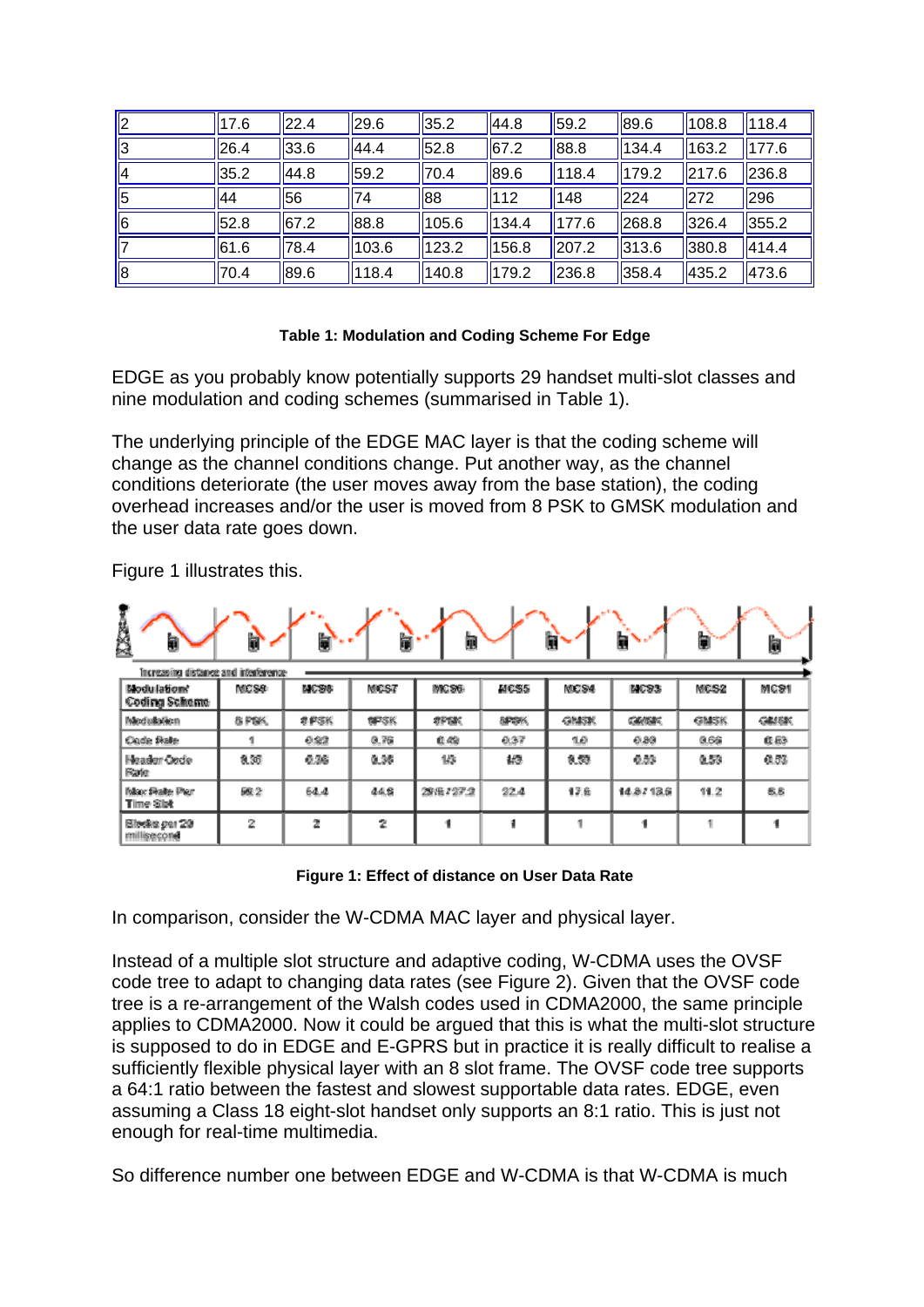more flexible in the way that it can support highly variable data rates which can potentially be changing at the 10 millisecond frame rate.



**Figure 2: The OVSF Code Tree**

Difference number two is the way in which W-CDMA adapts to changing channel conditions. For a start, the 5 MHz channel spacing helps average out some of the fast fading and makes it easier to follow the fast fading envelope with the inner power control loop. In addition, implementing the outer loop power control every 10 milliseconds makes it much easier to match the power needed to the instantaneous data rate (which may be changing on a frame by frame basis). Figure 3 highlights the difference between EDGE and W-CDMA in terms of measurement and power control.



**Figure 3: Power Control in GSM, EDGE and W-CDMA**

In practice this means that with EDGE, changing channel conditions dictate user data rates. In W-CDMA, user data rates dictate the amount of bandwidth used. A high rate user at SF4 on the OVSF code tree is effectively occupying 25% of the 5 MHz channel, a low rate user at SF 256 is occupying one quarter of one percent of the 5